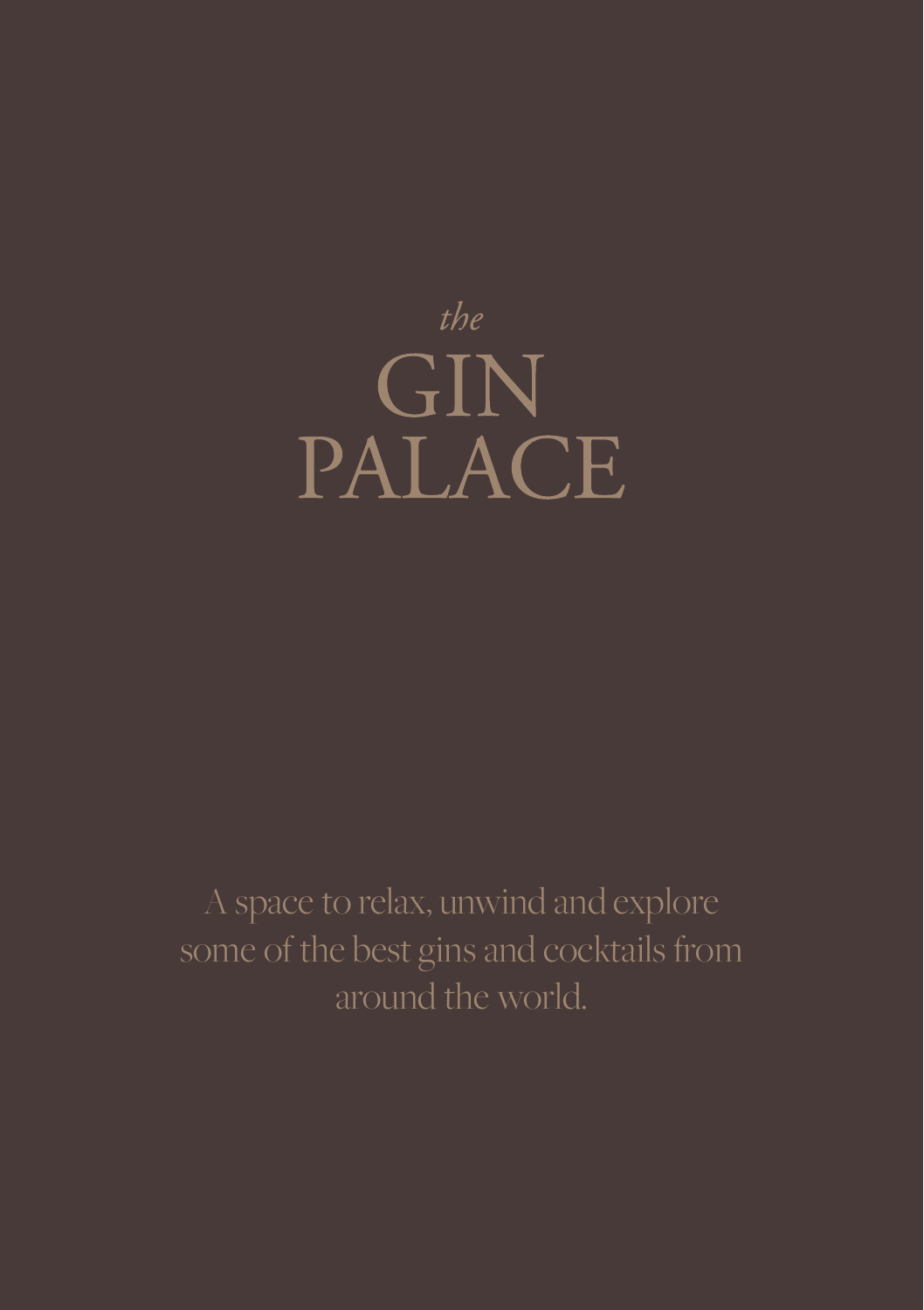#### **<u>A History of Gin</u>**  $\begin{picture}(180,10) \put(0,0){\vector(1,0){10}} \put(0,0){\vector(1,0){10}} \put(0,0){\vector(1,0){10}} \put(0,0){\vector(1,0){10}} \put(0,0){\vector(1,0){10}} \put(0,0){\vector(1,0){10}} \put(0,0){\vector(1,0){10}} \put(0,0){\vector(1,0){10}} \put(0,0){\vector(1,0){10}} \put(0,0){\vector(1,0){10}} \put(0,0){\vector(1,0){10}} \put(0,0){\vector(1,0){10}} \put(0$



Deriving its predominant flavour from juniper berries, gin has long been a favourite with English drinkers. During the Gin Craze, when thousands of gin shops appeared throughout England, gin was blamed for social issues and high death rates, its reputation sealed in William Hogarth's Gin Lane engraving.

As legislation caught up with gin production to produce a safer drink, so too did the gin shops develop. No longer selling gin to take away or drink while standing, these fashionable new establishments of the 1820s were fitted out at great expense and lit by gas lights. These 'perfectly dazzling' gin palaces, as Charles Dickens referred to them, proved hugely popular; and here at the Gin Palace we celebrate this drink in all its glory with a wide selection of the world's best gins, available to drink neat, in cocktails or as the ever-popular gin & tonic.

With several varieties of gins and other spirits stocked, our bartenders can create your perfect cocktail. Here, we highlight just a few of our favourites, but please feel free to order off menu.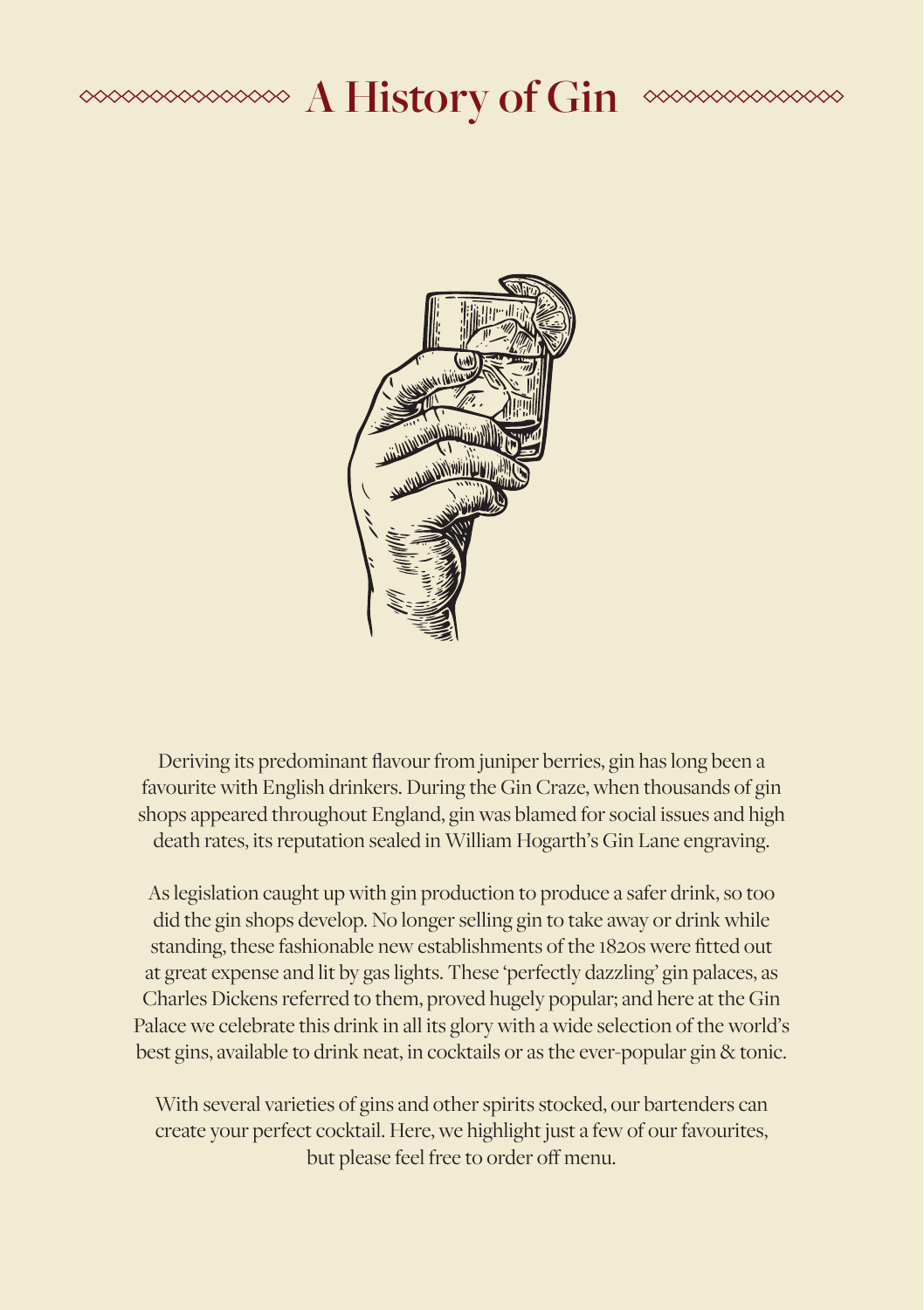

# Gin & Tonic **executives**



£12 per G&T

#### **Citrus**

Tanqueray No. Ten gin, Franklin & Sons Natural Indian Tonic, served with Pink Grapefruit Wedge

#### **Botanical**

Ramsbury gin, Franklin & Sons Natural Indian Tonic & Crab Apple essence, served with Lime & Granny Smith Apple

#### **Floral**

Hendrick's gin, Franklin & Sons Elderflower Tonic with Cucumber, served with Cucumber

#### **Hedgerow / Fruity**

Tanqueray Blackcurrant Royale Gin, Franklin & Sons Rhubarb Tonic Water with Hibiscus, served with Blackberries & Raspberries

#### **Herbal**

East London Batch 1 gin, Franklin & Sons Pink Grapefruit & Bergamot Tonic Water, served with Thyme & Orange twist

#### **For the driver (Non Alcoholic)**

Seedlip Spice, Franklin & Sons Pink Grapefruit Tonic Water with Bergamot, served with Pink Grapefruit Wedge

> All prices are in GBP and are inclusive of VAT at the current prevailing rate. Please note that a discretionary service charge of 12.5% will be added to your bill.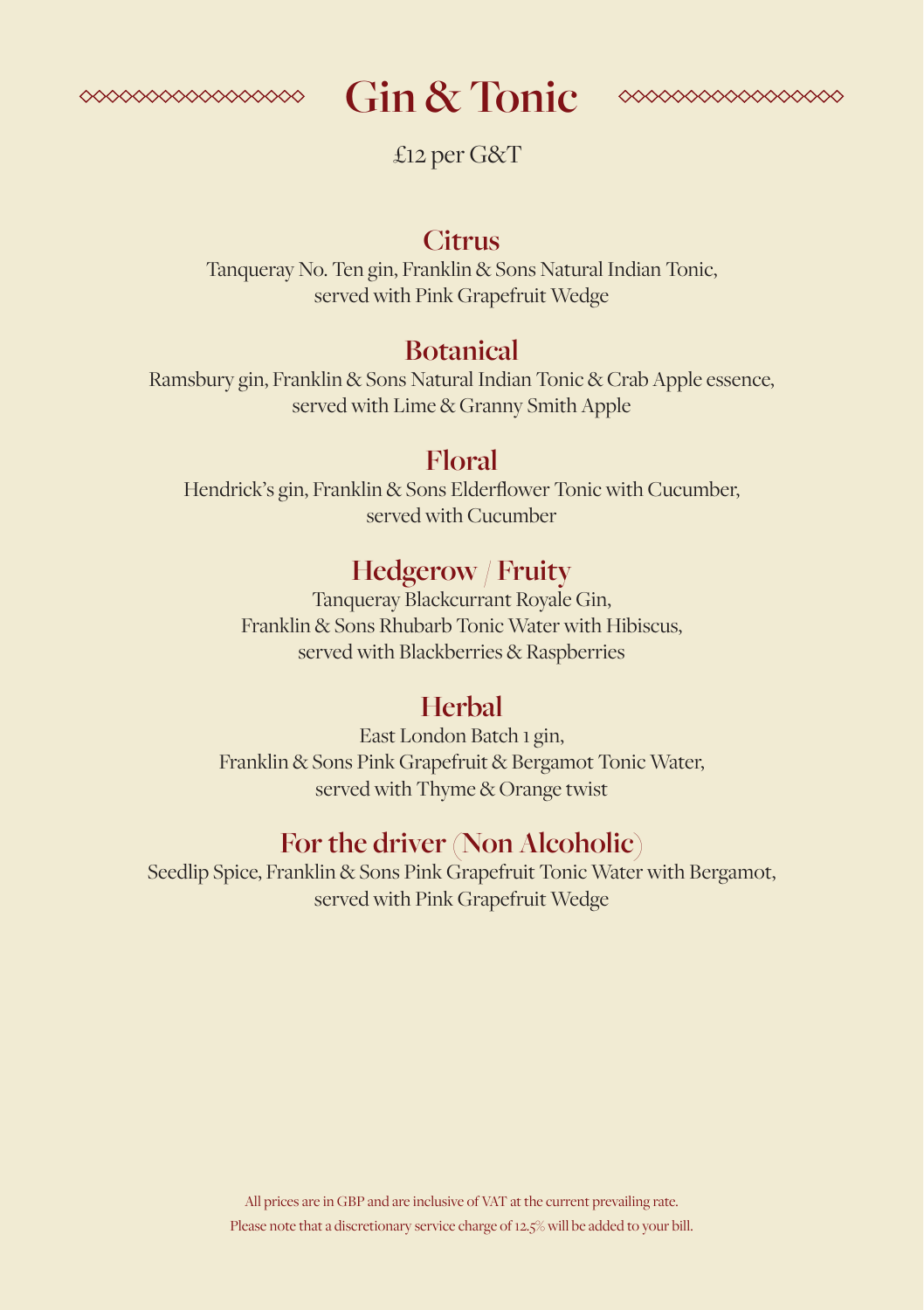



£14 per Cocktail

#### **Mojito** White Rum, Mint, Lime, Soda Water

#### **Espresso Martini**

Ketel One Vodka, Espresso Coffee, Kahlua, Syrup

**Negroni** Tanqueray London Dry Gin, Sweet Vermouth, Campari

# **Old Fashioned**

Bulleit Rye, Bitters, Syrup

#### **Margarita**

Casamigos Blanco Tequila, Triple Sec, Lime Juice

#### **Strawberry Daiquiri**

White Rum, Strawberry Puree, Lime & Lemon Juice, Syrup

#### **Pornstar Martini**

Ketel One Vodka, Passion Fruit Juice, Lime Juice, Prosecco

#### **Arora**

Tanqueray London Dry, Fig Liqueur, Fresh Lime Juice, Prosecco, Fresh Basil

#### **Efflorescence**

Tanqueray No. Ten Gin, Mancino Sakura Vermouth, Lime Cordial, Mandarin & Ginger Soda

#### **Stage Whisper**

Whitley Neill Rhubarb & Ginger gin, Chambord, Forrest berries, Lemonade, Prosecco

#### **Coley**

Quince Gin, Lillet Rose, Amaro Averna, Orange Bitters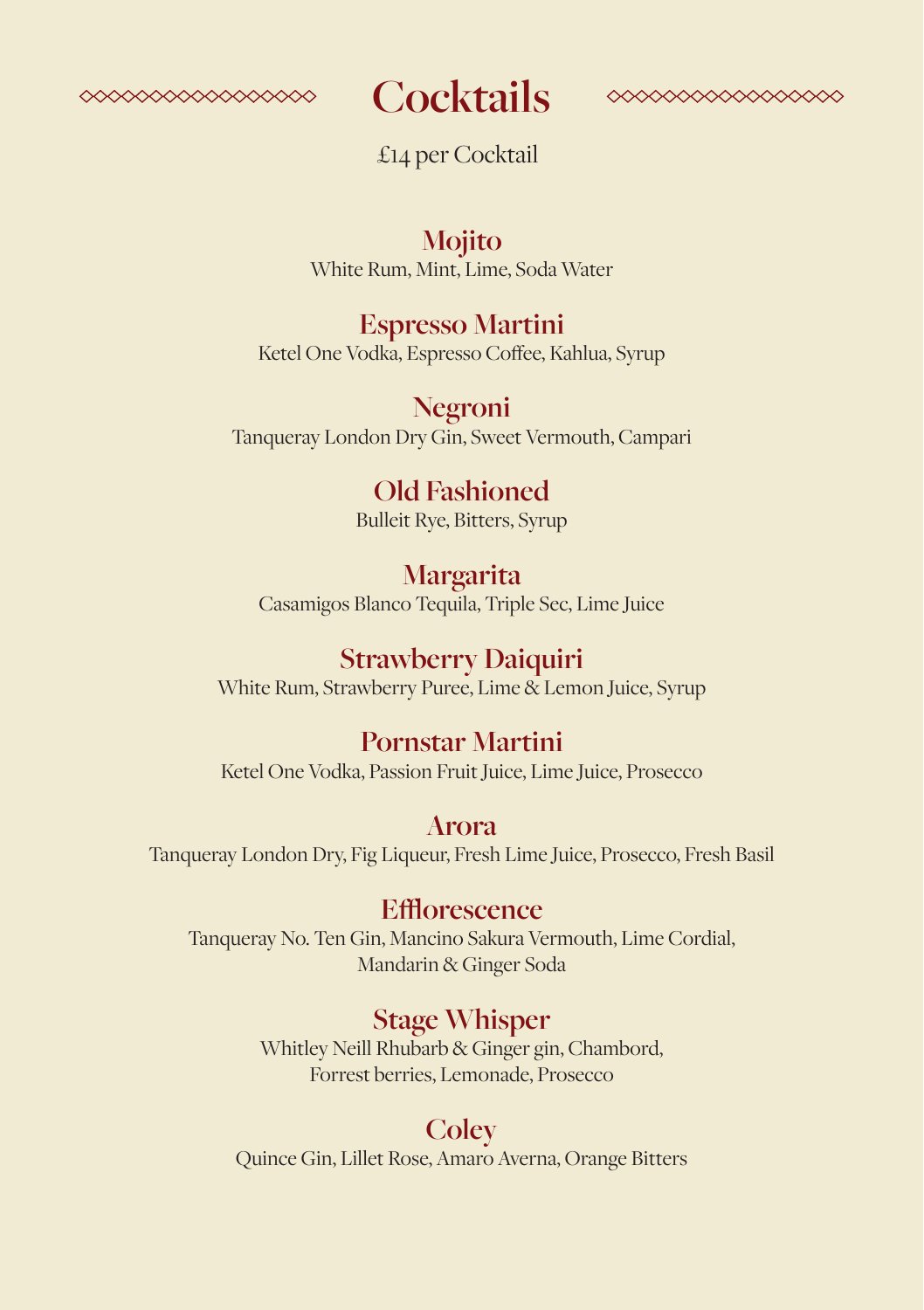

**Gin Selection Conservation** 



| <b>Citrus Gin</b>                                                                   | <b>ABV</b> | 50ml         |
|-------------------------------------------------------------------------------------|------------|--------------|
| Beefeater 24, England<br>Dry, Orange, Grapefruit                                    | 45%        | £9           |
| Tanqueray No. Ten, Scotland<br>Dry, Orange, Lemon, Grapefruit                       | 47.3%      | £II          |
| <b>Tanqueray Rangpur, Scotland</b><br>Dry, Lime, Mandarin                           | $41.3\%$   | $\pounds$ II |
| Ramsbury, England<br>Dry, Quince                                                    | $40\%$     | £II          |
| <b>Star Of Bombay, England</b><br>Dry, Orange, Lemon                                | 47.5%      | £II          |
| <b>Sipsmith, England</b><br>Dry, Juniper, Orange                                    | 41.6%      | £10          |
| Tanqueray London Dry Gin, England<br>Dry, Juniper, Coriander, Angelica              | 43.1%      | £9           |
| Old Tom Gin                                                                         |            |              |
| Hayman's Old Tom, England<br>Dry, Lavender, Orange                                  | 40%        | £9           |
| <b>Floral Gin</b>                                                                   |            |              |
| Hendrick's, Scotland<br>Dry, Cucumber, Juniper                                      | 41.4%      | £10          |
| Jinzu, England<br>Sweet, Cherry Blossom, Yuzu                                       | $41.3\%$   | £II          |
| <b>Seedlip Non-Alcoholic Spice, England</b><br>Berries, Cardamom, Lemon, Grapefruit | $0.0\%$    | £9           |

All prices are in GBP and are inclusive of VAT at the current prevailing rate. Please note that a discretionary service charge of 12.5% will be added to your bill.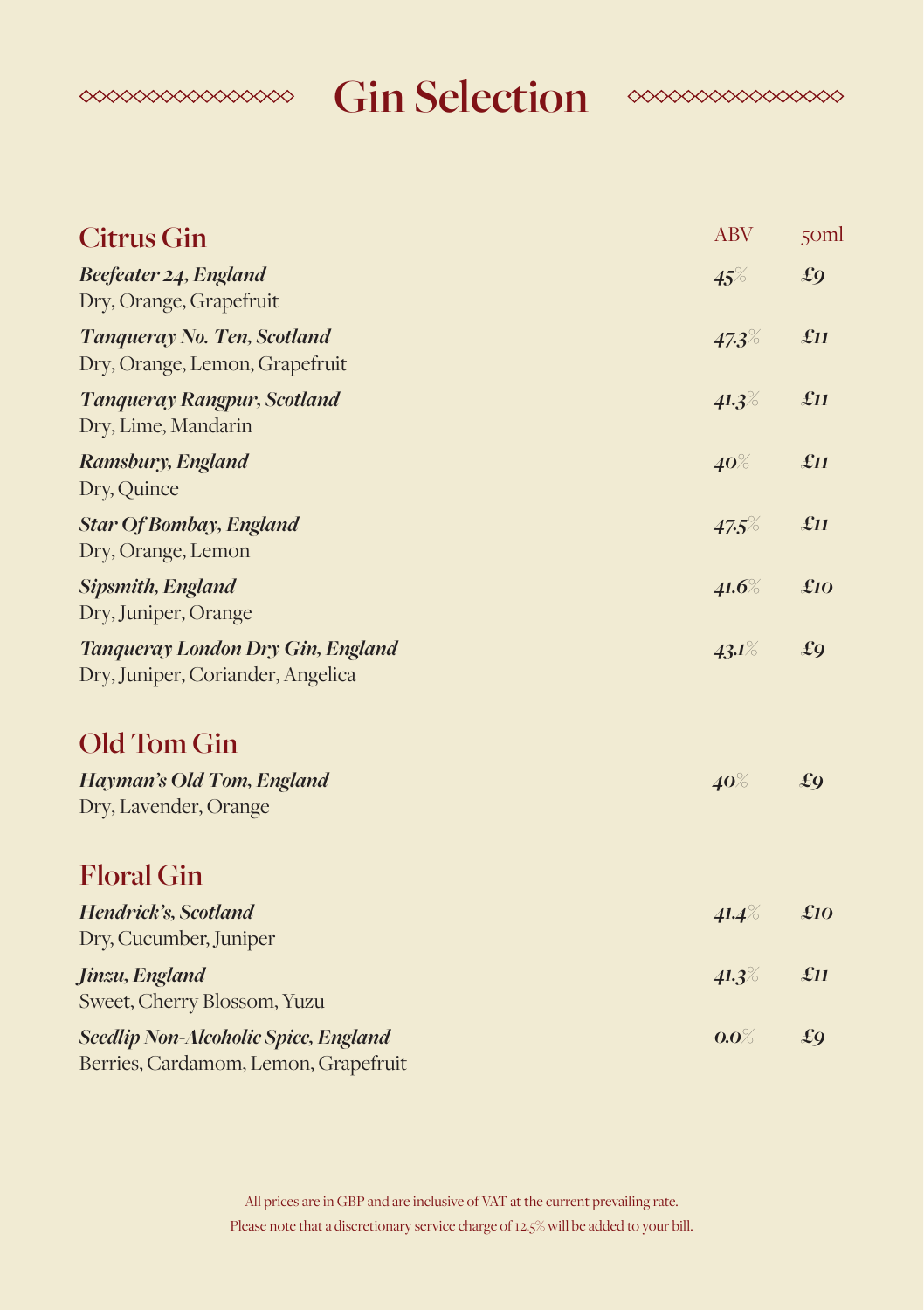| <b>Herbal Gin</b>                                       | <b>ABV</b> | 50ml         |
|---------------------------------------------------------|------------|--------------|
| <b>Silent Pool, England</b><br>Dry, Chamomile, Honey    | 43%        | £12          |
| <b>The Botanist, Scotland</b><br>Fresh, Mint, Chamomile | 46%        | £12          |
| East London Batch 1, England<br>Dry, Tea, Grapefruit    | 45%        | $\pounds$ II |
| <b>Gin Mare, Spain</b><br>Fresh, Rosemary, Olive        | 42.7%      | £12          |
| Monkey 47, Germany<br>Fresh, Sage, Mint                 | 47%        | £13          |

### **Fruity Gin**

| <b>Tanqueray Blackcurrant Royale, Scotland</b><br>Fruity, Blueberry, Blackberry | $40\%$   | £II          |
|---------------------------------------------------------------------------------|----------|--------------|
| <b>Beefeater Pink, England</b><br>Fruity, Strawberry, Red Berries               | 37.5%    | $\pounds$ 9  |
| Tanqueray Flor De Sevilla, England<br><b>Fruity, Seville Oranges</b>            | $41.3\%$ | $\pounds$ II |
| Hayman's Sloe, Enlgand<br>Rich, Cherry, Dry                                     | 26%      | £q           |

### **Navy Strength Gin**

| Plymouth Navy Strength, England | $\pm 12$ |
|---------------------------------|----------|
| Dry, Spice, Orange              |          |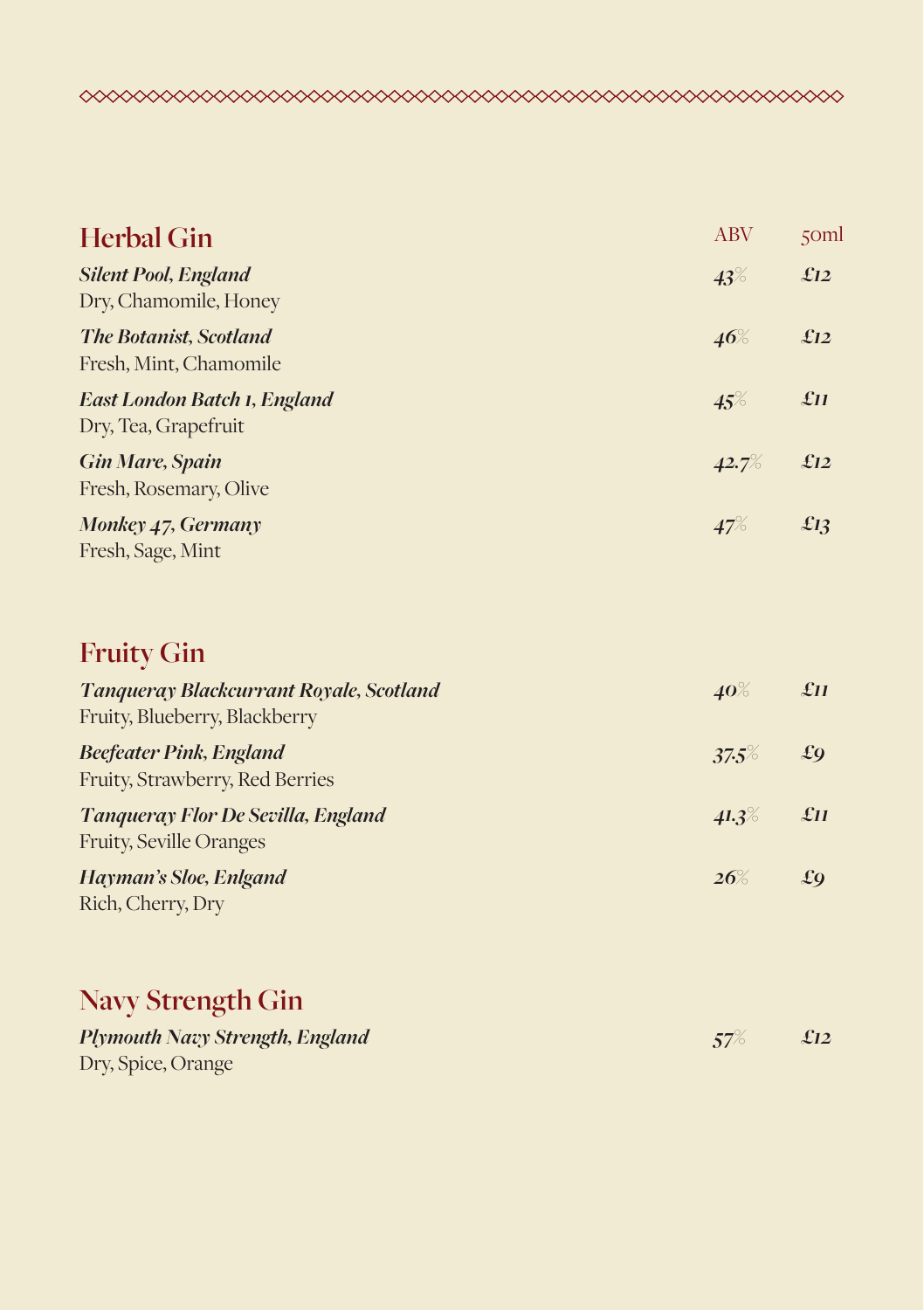# **Other Spirits**



#### **American Whisky**

 $\begin{picture}(180,10) \put(0,0){\vector(1,0){10}} \put(10,0){\vector(1,0){10}} \put(10,0){\vector(1,0){10}} \put(10,0){\vector(1,0){10}} \put(10,0){\vector(1,0){10}} \put(10,0){\vector(1,0){10}} \put(10,0){\vector(1,0){10}} \put(10,0){\vector(1,0){10}} \put(10,0){\vector(1,0){10}} \put(10,0){\vector(1,0){10}} \put(10,0){\vector(1,0){10}} \put(10,0){\vector($ 

| Jack Daniel's           | $40\%$       | £12 |
|-------------------------|--------------|-----|
| <b>Makers Mark</b>      | $45\%$       | £12 |
| <b>Woodford Reserve</b> | $43.2\%$ £12 |     |
| <b>Bulleit Rye</b>      | 45%          | £13 |
| <b>Bulleit Bourbon</b>  | $45\%$       | £12 |
|                         |              |     |

| ABV    | $5$ oml |
|--------|---------|
| $40\%$ | £12     |
| $45\%$ | £12     |
| 43.2%  | £12     |
| 45%    | £13     |
| 45%    | £12     |

| <b>Vodka</b>       | ABV    | $5$ cm                 |
|--------------------|--------|------------------------|
| <b>Grey Goose</b>  | $40\%$ | $\pounds$ II           |
| <b>Belvedere</b>   | $40\%$ | $\pounds$ II           |
| <b>Ketel One</b>   | $40\%$ | $\pounds$ <sub>Q</sub> |
| Ciroc              | $40\%$ | £10                    |
| <b>Ciroc Apple</b> | 35%    | £II                    |

#### **Irish Whiskey**

| Jameson | $40\%$ | $\pounds$ 10 |
|---------|--------|--------------|
|---------|--------|--------------|

#### **Scotch Whisky**

| Johnnie Walker Black Label 40% |        | £12          |
|--------------------------------|--------|--------------|
| <b>Chivas Regal</b>            | $40\%$ | £12          |
| <b>Singleton of Dufftown</b>   | $40\%$ | $\pounds$ 12 |

#### **Single Malt Whisky**

| Glenmorangie 10 YO   | $40\%$ | £12    |
|----------------------|--------|--------|
| <b>Macallan Gold</b> | $40\%$ | £14    |
| Talisker 10 YO       | 45.8%  | £14    |
| Oban 14 YO           | $43\%$ | £15    |
| Dalwhinnie 15 YO     | $43\%$ | £ $15$ |
| Lagavulin 16 YO      | 43%    | £ $15$ |

#### **Tequila**

| <b>Don Julio Blanco</b> | 38%    | $\pounds$ 7  |
|-------------------------|--------|--------------|
| Don Julio Reposado      | 38%    | $\pounds 6$  |
| Don Julio Anejo         | 38%    | $\pounds 6$  |
| Don Julio 1942          | 38%    | $\pounds$ II |
| Casamigos Reposado      | $40\%$ | $\pounds$ 7  |
| <b>Casamigos Mezcal</b> | $40\%$ | £10          |
| Casamigos Blanco        | $40\%$ | $\pounds$ 7  |

#### **Brandy**

| <b>Courvoisier VSOP</b> | $40\%$ £14             |  |
|-------------------------|------------------------|--|
| <b>Remy Martin VSOP</b> | $40\%$ $\ddot{z}$ $14$ |  |

# <sup>∞</sup> Beer & Cider ∞

### **Rum**

| <b>Bacardi White</b>         | 37.5%  | £10          |
|------------------------------|--------|--------------|
| Havana Club 7 YO             | $40\%$ | $\pounds$ II |
| Ron Zacapa 23 YO             | $40\%$ | £12          |
| <b>Captain Morgan Dark</b>   | $40\%$ | £10          |
| <b>Captain Morgan Spiced</b> | 35%    | £10          |

| Camden Pale Ale 330ml         | $4\%$   | £6          |
|-------------------------------|---------|-------------|
| Camden Hells 330ml            | $4.6\%$ | $\pounds 6$ |
| <b>Kopparberg Mixed Fruit</b> | $4\%$   | $\pounds$ 7 |
| Cider <sub>500ml</sub>        |         |             |
| Carlsberg 0.0% 275ml          | $0.0\%$ | $\ddot{x}$  |
| <b>London Pride 500ml</b>     | 4.7%    | £8          |

All prices are in GBP and are inclusive of VAT at the current prevailing rate. Please note that a discretionary service charge of 12.5% will be added to your bill.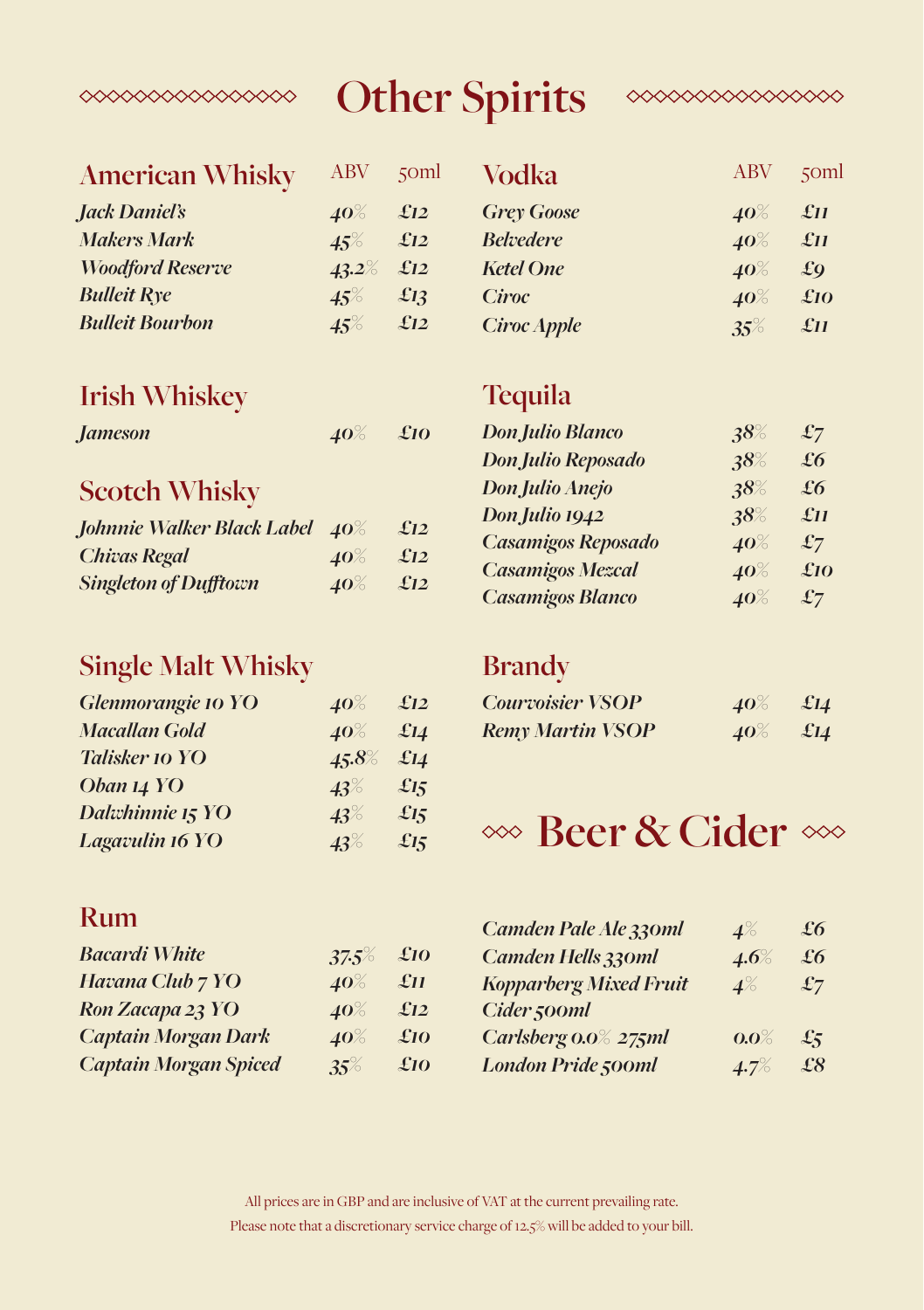| Wines<br>◇◇◇◇◇◇◇◇◇◇◇◇◇◇◇◇◇◇◇◇◇◇                                           | ◇◇◇◇◇◇◇◇◇◇◇◇◇◇◇◇◇◇◇◇◇ |                |             |               |
|---------------------------------------------------------------------------|-----------------------|----------------|-------------|---------------|
| Champagne                                                                 | <b>ABV</b>            |                | 125ml       | <b>Bottle</b> |
| Laurent-Perrier La Cuvée, France<br>Citrus, Peach, Toast                  | $12\%$                |                | £18         | £95           |
| Champagne Castelnau Brut NV, France<br>Balanced, Crisp, Sweet             | $12.5\%$              |                | £13         | $\pounds$ 73  |
| Pommery Brut Royal Champagne, France<br>Rounded, Rich, Delicate           | $12\%$                |                | £16         | £80           |
| <b>Sparkling</b>                                                          |                       |                |             |               |
| Prosecco DOC Famiglia Botter, Italy<br>Biscuity, Harmonious, Refreshing   | $\mathbf{H}^{\%}$     |                | £8          | £36           |
| Prosecco Rosé Famiglia Botter, Italy<br>Dry, Crisp, Fresh                 | $\mathbf{H}^{\%}$     |                | $\pounds$ 9 | $\pounds$ 39  |
| White                                                                     |                       | 175ml          | 250ml       | <b>Bottle</b> |
| <b>Bello Tramonto Pinot Grigio, Italy</b><br>Balanced, Generous, Fruity   | $12\%$                | $\pounds8$     | £10         | £25           |
| Via Alta Reserva Chardonnay, Chile<br>Tropical, Fruity, Citrus            | $13\%$                | $\mathfrak{L}$ | $\pounds$ 9 | £26           |
| Altozano Verdejo Sauvignon Blanc, Spain<br>Zesty, Tropical, Crisp         | 12.5%                 | $\pounds$ 9    | £II         | £34           |
| Rosé                                                                      |                       |                |             |               |
| Monterey Bay Zinfandel, California<br>Watermelon, Cherry, Sweet           | 10.5%                 | $\mathfrak{L}$ | £9          | £26           |
| <b>Red</b>                                                                |                       |                |             |               |
| Pinot Noir Alma de Chile, Chile<br>Light, Spicy, Fruity                   | $13.5\%$              | £12            | £I4         | £38           |
| <b>Merlot Reserva Constellations, Chile</b><br>Soft, Dark, Fruit          | 12.5%                 | £9             | £II         | $\pounds$ 32  |
| La Colombe Cabernet Sauvignon, France<br><b>Black Fruit, Spicy, Silky</b> | 12.5%                 | $\pounds$ 7    | £9          | £26           |